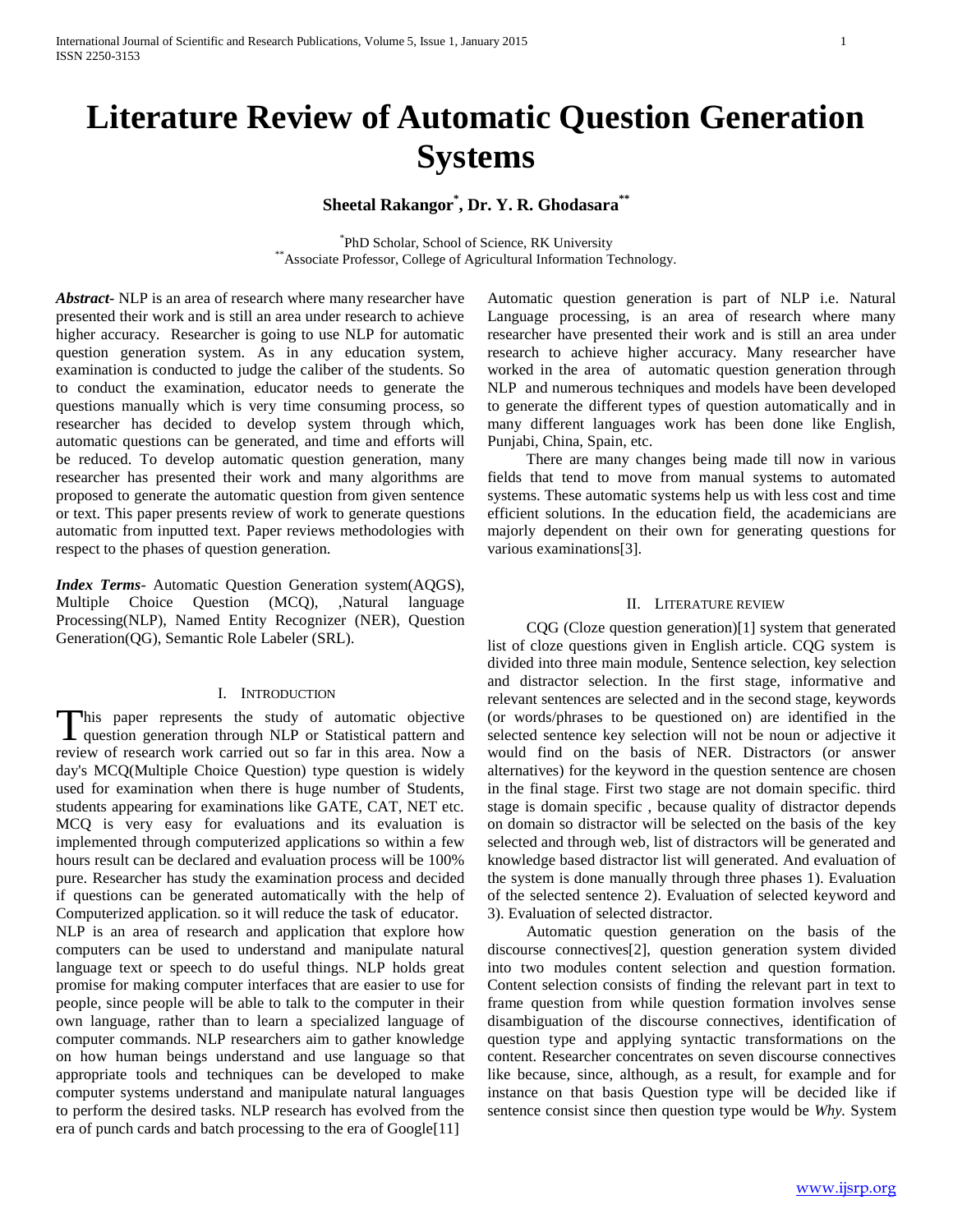has been evaluated for semantic and syntactic soundness of question by two evaluator.

 Automatic Question Generation Using Software Agents for Technical Institutions[3] developed an system in which take an input in form of the text file from user which contains of the text upon which the user desires to fetch questions; the output is produced in form of a text file containing questions based on Bloom's taxonomy. The advantage of generating questions based on Bloom's taxonomy enables to generate the questions that help to assess learning ability of the students. The proposed framework helps in question generation by deploying agents, the agents will perform various operations like document processing, information classification and question generation. Thus system may also be termed as a multi agent system. In Document processing tree tagger tool and stemming process is done to eliminate the human process. Information classification takes an list of keyword generated by Data Processing and finds the Bloom's category of those words, by searching appropriate action verb in the repository which fits with the given keyword. question generation module takes the output of Information classification as input to generate questions. The process is a template based approach, which fits the selected keywords in the question template according to the Bloom's levels.

 Automatic Question Generation system called G-Ask[4], which generates specific trigger questions as a form of support for students' learning through writing. They conducted a largescale case study, including 24 human supervisors and 33 research students, in an Engineering Research Method course and compared questions generated by G-Asks with human generated questions. authors identified the most frequent question types, derived from the human supervisors' questions and discussed how the human supervisors generate such questions from the source text. Compared and Citation Classification performance is done through precision and recall, and Question Quality evaluation is done through Cohen's Kappa coefficient.

 Automatic Multiple Choice Question Generation System[5], The system provided selects the informative sentence and the keyword to be asked based on the semantic labels and named entities that exist in the sentence, the distractors are chosen based on a similarity measure between sentences in the data set. In this paper, automatic question generated like multiple choice questions which asks about a word in a given sentence, the word may be an adjective, adverb, vocabulary, etc. For generating question Semantic Role Labeler and NER (Named Entity Recognizer) is used to identify whether its Name, Location or Name of Organization. Once Question sentence is prepared, then measures the similarity between the Question sentence and each sentences from the Question knowledge based. Sort the obtained similarity values from other sentences and Get three keyword from three different sentences as an distractor values. In this research out of nearly 145 parsed sentences, there were 109 considered good according to the keywords that are extracted from them.

 Semantic Based Automatic Question Generation[6] system uses both Semantic Role Labeling and NER (Named Entity Recognizer) technique is used to convert the inputted sentence to semantic pattern. and developed and Artificial immune system which that will be able to classify the patterns according to the question type. The question types considered here are set of WH- questions like who, when, where, why, and how. Immune system utilizes feature extraction, learning, storage memory, and associative retrieval in order to solve recognition and classification tasks. Inputted sentence will first parse using NER and SRL technique, and from NER and SRL identifies whether, sentences contain person name, location, date, on the basis of this identification question pattern will be identified for example if person name then question pattern would be WHO, sentence pattern for who and question patterns is interpreted as two features vector in the training set, one vector for each question type. and For Evaluation sentences where extracted from Wikipedia or TREC 2007. The percentage of truly generated patterns increased 87% which appears to be promising ratio in this problem comparing it to other techniques used in generating questions automatically.

 Automatic question generation in multimedia-based learning [7] here author investigate whether questions generated automatically by two Natural Language Processing (NLP) based systems (one developed by the authors, the other a state-of-theart system) can successfully be used to assist multimedia-based learning. Researcher examine whether the questions produced by our system can be successfully used as pre-questions and thus support creators of assessment materials. Two different types of pre-questions are investigated: text-based and with supporting image. experiment also serves to test whether pre-questions have a beneficial effect in combination with audio-visual learning material as opposed to reading material; Researcher analyze the effect pre-questions have on test-takers performance on a comprehension test about a scientific video documentary. In this paper present QG for documentary video and image related to Question will display. automatic Question will generate as well as manually experts generated question by watching video, and both question will compared and select the questions which will appear in both type. For image, screenshot is taken from the video at respective time a source sentence occurs in the video. and developed the interface, and experiment on 29 students, will watch the video once and answered the question generated by the interface and tracked each participant's answers and time spent to answer each question. Supplying a screenshot alongside a prequestion will result in a statistically more significant difference of correctly answered questions when comparing to no prequestions. The ability to supply a screenshot alongside a question is unique to our system. The average time taken to answer a question is not statistically significantly different between the pre-question settings.

 Automatic Generation of Question Bank Based on Predefined Templates[8], In this paper All possible questions are generated by parameterized concepts from a set of pre-defined templates. The generated questions cover all selected topics in all level of difficulties the form of a multiple-choice question (MCQ). The proposed system contains three subsystems: Knowledge Descriptor, Questions Generator, and E- learning Executer. The Knowledge Descriptor subsystem allows the instructor to describe the learning contents. The Questions Generator subsystem receives the learning contents and generates the corresponding multiple questions. The E-learning Executer subsystem uses and allows the students to use the generated questions in education process. system generated correct and wrong options question (CWOQ) algorithm is generated and had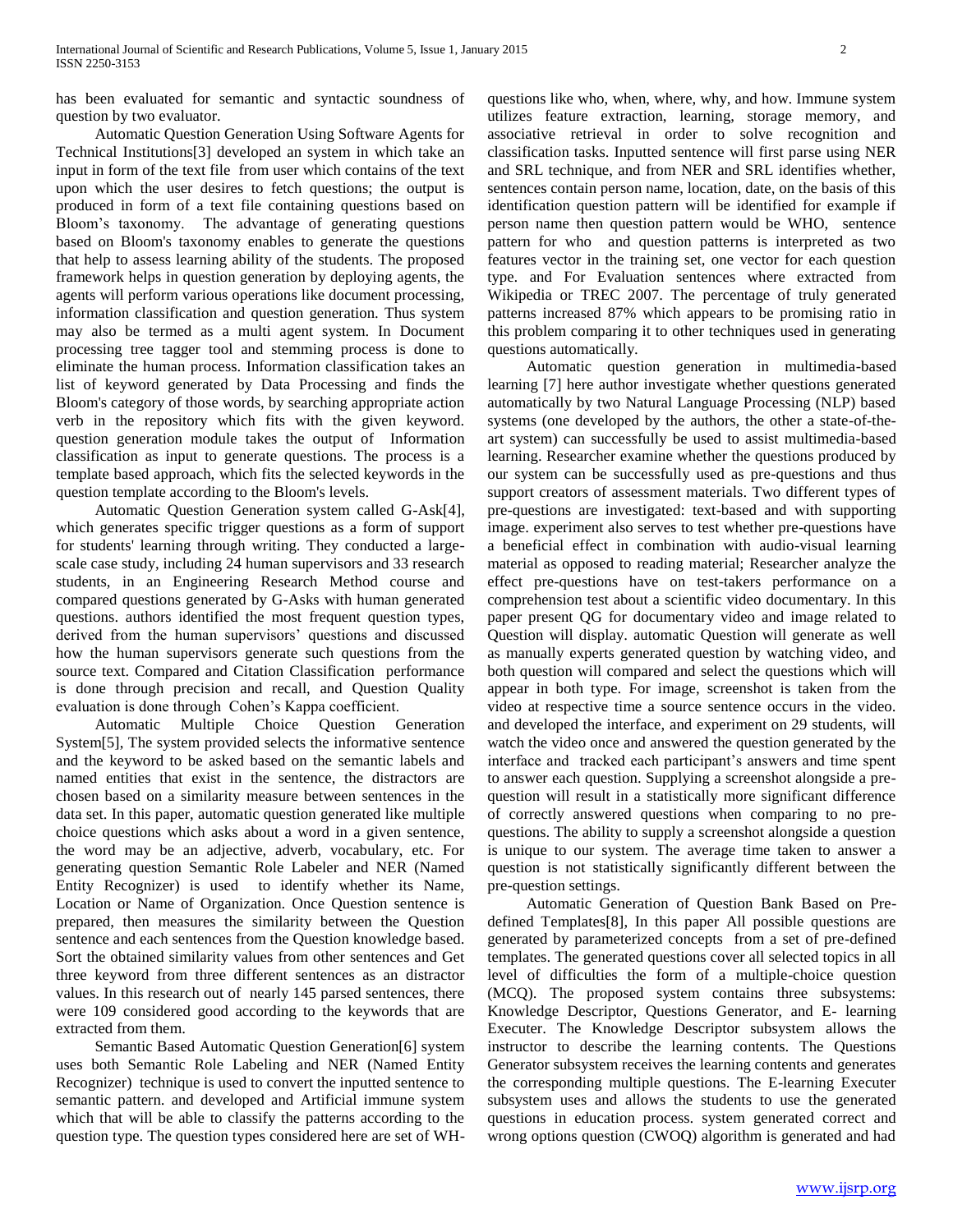sub algorithm like onlyOneSoultion, twoSoultions, allOfTheAbove, and noneOfTheAbove algorithms. A question bank is developed for course General Biology course (Bio110) at Faculty of Science, King Abdulaziz University (KAU): The bank contains 12 chapters with 239 sub topics and total of 46345 questions. The system allows the student to solve the training of each chapter and then display his answer and the correct answer

 AUTOMATIC GENERATION OF MULTIPLE CHOICE QUESTIONS FROM DOMAIN ONTOLOGIES[9], the approach presented in this paper is based on domain specific ontologies and it is independent of lexicons such as WordNet or other linguistic resources. System creates multiple choice question items using the Semantic Web standard technology OWL (Ontology Web Language). The proposed approach is independent of the domain since questions are generated according to specific ontology-based strategies. class based, property based, terminology based strategies were used to generate the multiple choice question. Property-based strategies may produce a large number of multiple choice questions but are very difficult to manipulate syntactically. Class and terminologybased strategies on the other hand are much easier to handle syntactically but generate fewer questions for ontologies of the same depth and population. The generated questionnaires were evaluated in three dimensions: Pedagogical quality, linguistic/ syntactical correctness and number of questions produced.

 Question Generation System From Punjabi Text[10], In this paper author present the review on question generation from documents written in Punjabi language. A NER (Named Entity Recognition) Tool is also need to be created which recognizes the names from a given sentence and generate the appropriate questions from it. The system generate the question starts with the words "kithe (Where)" , "kisne (who)", kinne (how) etc. researcher uses the rule based approach, in which suppose sentence consist the name of the person, then it will generate question who and if location name is found in the sentence then question with "kithe(where)" word can be generated.

 Mind the Gap: Learning to Choose Gaps for Question Generation[12] , In this paper approaches, the problem of generating good questions into two parts: first, the selection of sentences to ask about, and second, the identification of which part of the resulting sentences the question should address. To achieve the goal of selecting better gap-fill questions, author has broken down the task into stage 1) sentence selection, 2) question construction, and 3) classification/scoring. For generating question, features are used i.e. Token count, lexical, syntactic, semantic and NER feature is used to generate the Gaps fill question. and generated question were analyzed manually and rated the question.

 Linguistic Considerations in Automatic Question Generation[13], The system consists of a straightforward pipeline. First, the source text is divided into sentences which are processed by SENNA software, SENNA provides the tokenizing, pos tagging, syntactic constituency parsing and semantic role labeling used in the system. For each predicate and its associated semantic arguments, a matcher function is called which will return a list of patterns that match the source sentence's predicate-argument structure. and paper focuses on evaluating generated questions primarily in terms of their linguistic quality. Evaluation conducted by one file, on chemistry which has 59 questions and 142 questions generated through system.

| <b>Sr</b> | <b>Algorithm</b>                                                                                       | <b>Methodology</b>                                                                                                               | <b>Type</b><br>of                                                                 | Language | <b>Evaluation and Result</b>                                                                                                                                  |
|-----------|--------------------------------------------------------------------------------------------------------|----------------------------------------------------------------------------------------------------------------------------------|-----------------------------------------------------------------------------------|----------|---------------------------------------------------------------------------------------------------------------------------------------------------------------|
| no.       |                                                                                                        |                                                                                                                                  | Question                                                                          |          |                                                                                                                                                               |
| 1.        | Cloze<br>question<br>generation                                                                        | Sentence selection, key selection<br>and distractor selection is domain<br>specific and NER feature is used for<br>key selection | Cloze                                                                             | English  | Manually Evaluation is done<br>1). Evaluation of the selected<br>sentence 2). Evaluation of selected<br>keyword and 3). Evaluation of<br>selected distractor. |
| 2.        | Automatic<br>question<br>generation on<br>the basis of<br>the discourse<br>connectives                 | Content selection and Question<br>formation                                                                                      | Question<br>generation<br>like Why,<br>when,<br>where, In<br>which                | English  | Manually evaluated for semantic and<br>syntactic soundness of question by<br>two evaluator                                                                    |
| 3         | Automatic<br>Question<br>Generation<br>Using<br>Software<br>for<br>Agents<br>Technical<br>Institutions | Document Processing, Information<br>Classification<br>and<br>Question<br>Generation.                                             | Define,<br>Describes,<br>Give<br>example,<br>long<br>descriptiv<br>e<br>questions | English  | $\overline{\phantom{a}}$                                                                                                                                      |

**Table-1. Comparative analysis of various algorithms which generates automatic question generation systems**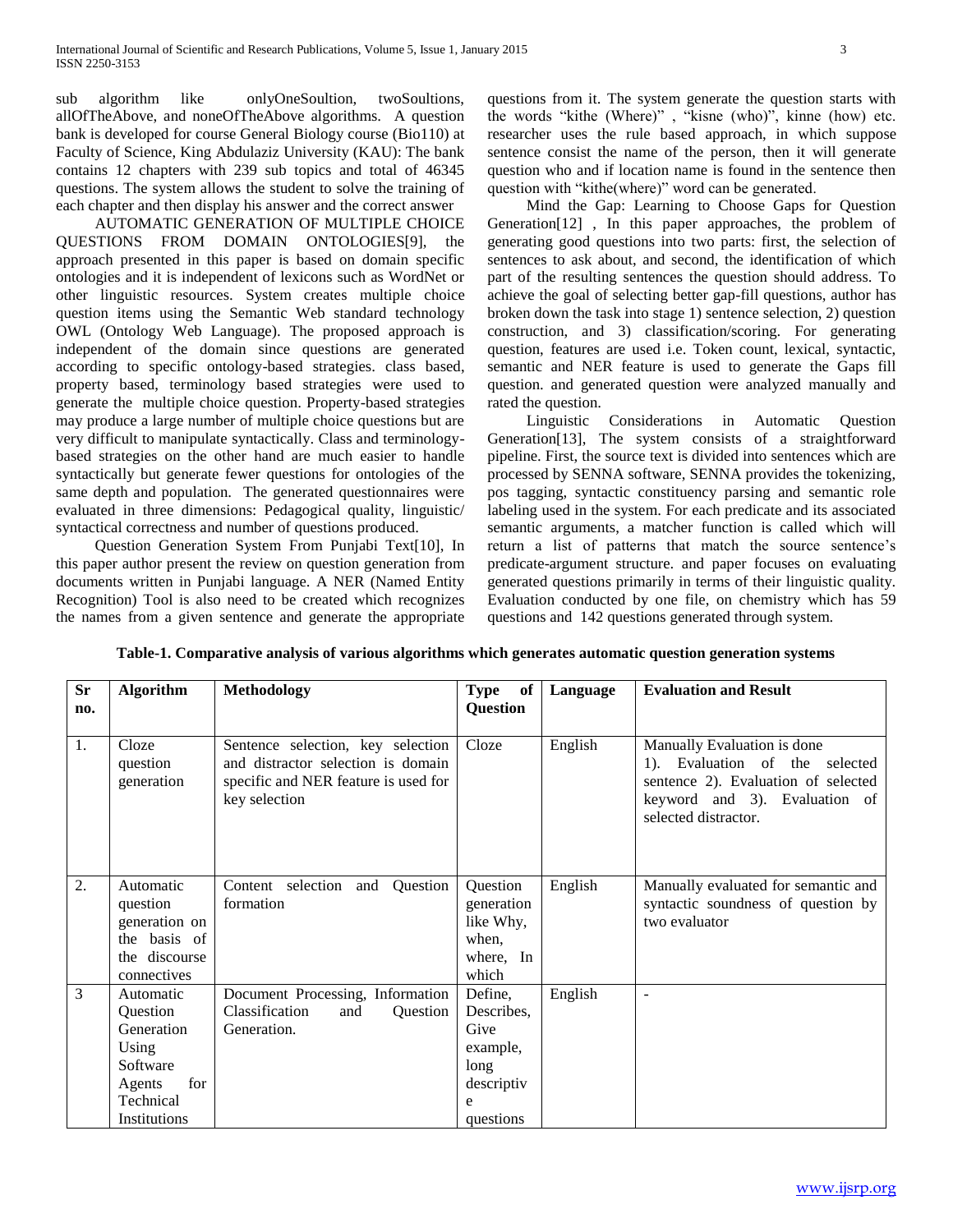| 4. | G-Ask                                                                                                                                                                                  | Extraction,<br>Citation<br>Citation<br>Classification. and Generation                                                                                                                                                                                                                                                   | Long<br>descriptiv<br>e<br>questions<br>like Why,<br>when,<br>Does any                               | English                                                      | Compared questions generated by<br>the system to those produced by<br>humans. and Citation Classification<br>performance<br>through<br>is<br>done<br>precision and recall, and Question<br>Quality evaluation is done through<br>Cohen's Kappa coefficient.                                                                                                                                                                                             |
|----|----------------------------------------------------------------------------------------------------------------------------------------------------------------------------------------|-------------------------------------------------------------------------------------------------------------------------------------------------------------------------------------------------------------------------------------------------------------------------------------------------------------------------|------------------------------------------------------------------------------------------------------|--------------------------------------------------------------|---------------------------------------------------------------------------------------------------------------------------------------------------------------------------------------------------------------------------------------------------------------------------------------------------------------------------------------------------------------------------------------------------------------------------------------------------------|
| 5. | Automatic<br>Multiple<br>Choice<br>Question<br>Generation<br>System                                                                                                                    | Extract sentence from Data Set,<br>Question<br>Prepare<br>sentence,<br>Measure the similarity between the<br>question sentence and all sentences<br>in the knowledge base, Return the<br>three sentences that have<br>the<br>highest similarity values, three<br>keywords of three sentences as<br>distractor selection | <b>MCQ</b>                                                                                           | English                                                      | In this research out of nearly 145<br>parsed sentences, there were 109<br>considered good according to the<br>keywords that are extracted from<br>them.                                                                                                                                                                                                                                                                                                 |
| 6. | Semantic<br><b>Based</b><br>Automatic<br>Question<br>Generation                                                                                                                        | Input sentence, Feature Extraction<br>through SRL, NER, Choose MCS,<br>Test Sentence pattern and Test the<br>Question type pattern                                                                                                                                                                                      | WH-<br>questions<br>like who,<br>when,<br>where,<br>why,<br>and<br>how.                              | English                                                      | 170<br>sentences are extracted and<br>mapped into 250 patterns using SRL<br>and NER. The 250 patterns are used<br>in training and testing. and Precision,<br>Recall and F-measurement is used<br>for classification of question type.<br>The percentage of truly generated<br>patterns increased 87%<br>which<br>appears to be promising ratio in this<br>problem comparing it to other<br>techniques used in<br>generating<br>questions automatically. |
| 7. | Automatic<br>question<br>generation in<br>multimedia-<br>based<br>learning                                                                                                             | Question<br>generation<br>A<br>for<br>documentary video, Definitions,<br>selection of system based generated<br>post-question, Generation of human<br>generated questions, selection of<br>pre-question and selection<br>- of<br>images, participants and interface,<br>and procedure.                                  | who,<br>whom,<br>where,<br>whose,<br>when<br>what                                                    | English<br>language<br>with image<br>of question<br>related. | large-scale<br>A<br>experiment<br>investigating the productivity of<br>generating questions (time taken to<br>post-edit questions vs. time taken to<br>generate questions from scratch) is<br>planned.                                                                                                                                                                                                                                                  |
| 8. | Automatic<br>Generation of  <br>Question<br>Bank Based<br>Pre-<br>on<br>defined<br>Templates                                                                                           | Knowledge Descriptor, Questions<br>Generator, and E- learning<br>Executer.                                                                                                                                                                                                                                              | MCQ with<br>onlyOneS<br>oultion, tw<br>oSoultions<br>allOfThe<br>Above,<br>and<br>noneOfTh<br>eAbove | English                                                      | A question bank is developed for<br>course General Biology course<br>(Bio110) at Faculty of Science, King<br>Abdulaziz University (KAU): The<br>bank contains 12 chapters with 239<br>sub topics and total of 46345<br>questions.                                                                                                                                                                                                                       |
| 9  | <b>AUTOMATI</b><br>$\mathsf{C}$<br><b>GENERATI</b><br><b>ON</b><br>OF<br><b>MULTIPLE</b><br><b>CHOICE</b><br><b>QUESTIONS</b><br><b>FROM</b><br><b>DOMAIN</b><br><b>ONTOLOGI</b><br>ES | ontology-based strategies like class<br>based, property based, terminology<br>based strategies                                                                                                                                                                                                                          | <b>MCQ</b><br>(Choose<br>the correct<br>sentence)                                                    | English                                                      | The generated questionnaires were<br>evaluated in three dimensions:<br>Pedagogical<br>quality,<br>linguistic/<br>syntactical correctness and number<br>of questions produced.                                                                                                                                                                                                                                                                           |